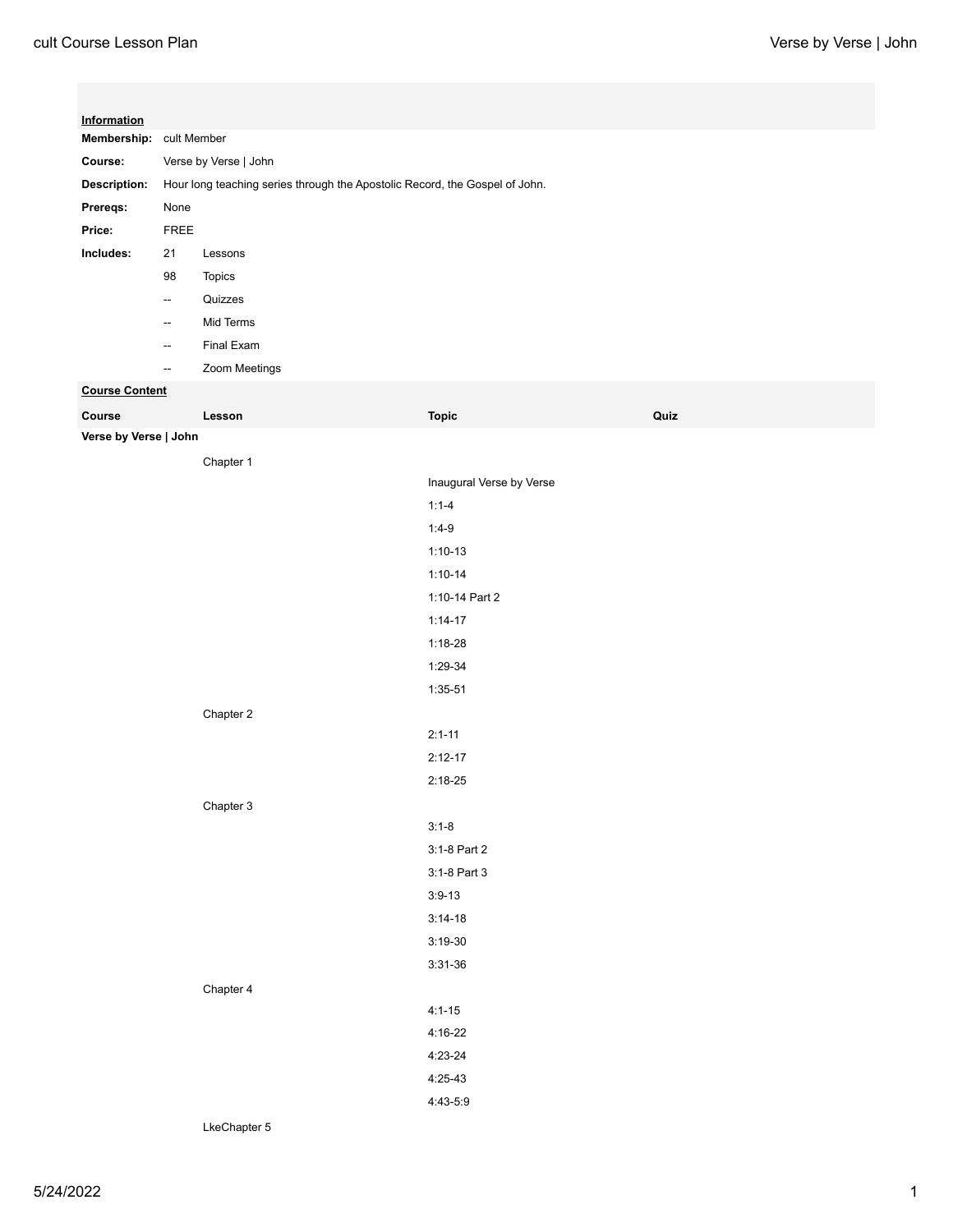|                 | --           |
|-----------------|--------------|
| Luke Chapter 6  |              |
|                 | --           |
| Luke Chapter 7  |              |
|                 | --           |
| Luke Chapter 8  |              |
|                 | $8:1 - 11$   |
|                 | $8:12-13$    |
|                 | $8:14-20$    |
|                 | 8:21-32      |
|                 | 8:33-45      |
|                 | 8:46-53      |
| Luke Chapter 9  |              |
|                 | $9:1 - 7$    |
|                 | 9:7          |
|                 | $9:8 - 23$   |
|                 | $9:24-38$    |
|                 | 9:23-10:10   |
| Luke Chapter 10 |              |
|                 | $10:1-9$     |
|                 | 10:10-16     |
|                 | 10:17        |
|                 | 10:18-31     |
|                 | 10:32-42     |
| Luke Chapter 11 |              |
|                 | $11:1 - 44$  |
|                 | $11:11-27$   |
|                 | 11:17-35     |
|                 | 11:36-44     |
|                 | 11:45-57     |
| Luke Chapter 12 |              |
|                 | $12:1-3$     |
|                 | $12:4 - 11$  |
|                 | 12:12-24     |
|                 | 12:25        |
|                 | 12:26-31     |
|                 | 12:32 Part 1 |
|                 | 12:32 Part 2 |
|                 | 12:32 Part 3 |
|                 | 12:32 Part 4 |
|                 | 12:33-36     |
|                 | 12:37-40     |
| Luke Chapter 13 |              |
|                 | 13:1         |
|                 | $13:1 - 7$   |
|                 | 13:8-30      |